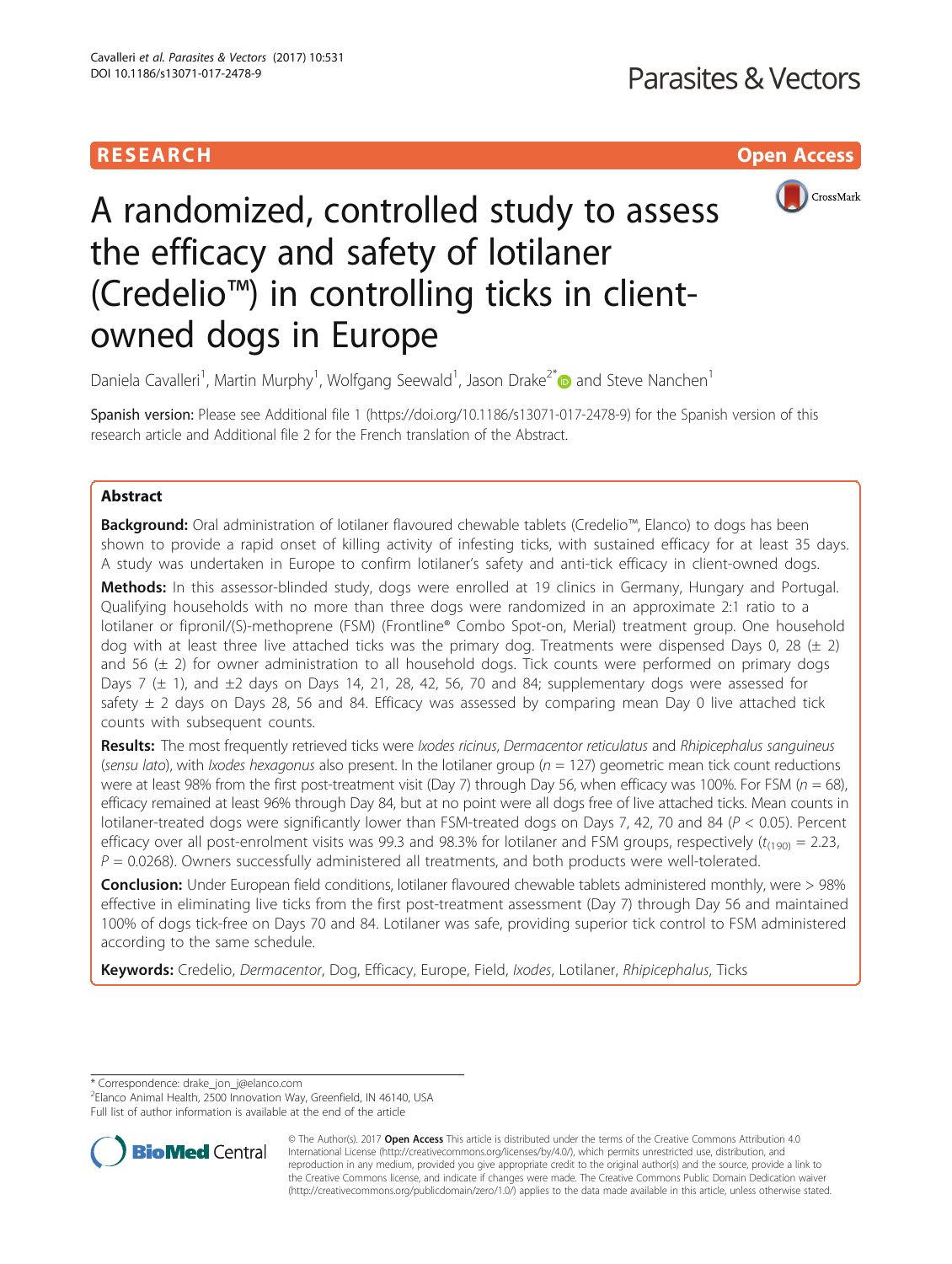## Background

The broadening geographical spread and increasing abundance in Europe of the ixodid ticks, Ixodes ricinus, Dermacentor reticulatus and Rhipicephalus sanguineus (sensu lato), has been linked to changes in climate that have provided favourable epidemiological conditions, and to changing human behaviours that increase the risk of tick exposure of humans and pets [[1](#page-7-0)–[5\]](#page-7-0). As a result, ticks are increasingly a threat to human and animal health, as a result of a direct pathogenic effect and most importantly through the disease-producing organisms they transmit, including those responsible for tick-borne encephalitis, babesiosis, anaplasmosis and ehrlichiosis [[5](#page-7-0)–[7\]](#page-7-0). To reduce the risk of the establishment of canine tick infestations, it is therefore important that veterinarians and owners have effective options that can provide reliable and sustained effectiveness throughout the recommended between-treatment interval.

A new option for controlling ticks and fleas is the isoxazoline compound lotilaner. The isoxazolines act systemically to kill the fleas and ticks that infest dogs by targeting distinct binding sites on insect and acarine γaminobutyric acid (GABA)- and glutamate-gated chlorideion channels to cause parasite paralysis and death [[8](#page-7-0), [9](#page-7-0)]. Lotilaner has been shown to bind selectively to these sites in invertebrates, but not in dogs [\[9](#page-7-0)]. Other members of the family of isoxazoline parasiticides are afoxolaner and fluralaner which first received regulatory approval for use in dogs in 2014, and sarolaner which was approved for use in dogs in 2015. As the most recent member of the family to be approved, lotilaner is a rapid-onset ectoparasiticide that is presented in a flavoured chewable tablet formulation (Credelio™, Elanco) for dogs. Laboratory studies demonstrated that lotilaner has been shown to quickly begin killing induced infestations with I. ricinus, and to sustain activity against new infestations with Ixodes scapularis, I. ricinus, Dermacentor variabilis, D. reticulatus and R. sanguineus (s.l.) for at least 35 days, and Amblyomma americanum for at least 28 days [[10](#page-7-0)–[12\]](#page-7-0). Similar rapid onset, sustained activity has also been demonstrated against flea infestations [\[13](#page-7-0), [14](#page-7-0)].

To confirm that these promising results were relevant to natural tick infestations, a study was designed to evaluate the safety and efficacy of lotilaner flavoured chewable tablets against ticks on client-owned dogs in Europe. In three countries, i.e. Germany, Hungary and Portugal, lotilaner was administered orally, by owners, once every 4 weeks for a total of three treatments within the dose range of 20.2 to 40.7 mg/kg body weight to dogs naturally infested with ticks. A topical formulation of fipronil/(S)-methoprene (FSM) (Frontline® Combo, Merial) was used as a positive-control comparator. Assessments were made of the efficacy and safety of each product.

## **Methods**

This assessor-blinded, positive controlled, randomised, multicentre, non-inferiority clinical field study was conducted in compliance with local and national regulatory requirements in Germany, Hungary and Portugal; in compliance with the VICH guideline on Good Clinical Practice (GCP; VICH GL 9) and Directive 2001/82/EC as amended; The Rules Governing Medicinal Products in the European Union, Volume VIIA: Guidelines for the testing of veterinary medicinal products: Demonstration of Efficacy of Ectoparasiticides, 7AE17a, page 215–222; EMEA/CVMP/EWP/ 005/2000-Rev.2: Guideline for the testing and evaluation of the efficacy of antiparasitic substances for the treatment and prevention of tick and flea infestation in dogs and cats, 12 Nov 2007; and consistent with the guidelines of the World Association for the Advancement of Veterinary Parasitology [\[15](#page-7-0), [16](#page-7-0)].

### Animals

Dogs were selected for the study on Day 0 after being diagnosed with infestations of at least three live attached ticks. Tick counts were performed on a single dog from each household (the primary dog). Only households with dogs satisfying all of the inclusion criteria and for which none of the exclusion criteria applied were selected for inclusion. Supplementary dogs in any enrolled household were included regardless of tick infestation. To qualify for inclusion, a household could have no more than three dogs, all of which were required to be healthy, or with conditions judged not to interfere with the study objectives, to be at least 8 weeks old, and to weigh at least 2 kg.

A household was excluded from the study if it contained dogs that were pregnant or lactating, or that were intended for breeding within 4 months following the last treatment administration. Households would be removed from the study at any time at the discretion of the investigator or study sponsor for reasons that included protocol non-compliance (for instance, treatment with a studyproscribed product such as one that had any efficacy against ticks), the appearance of concomitant disease, or development of a serious adverse event that was incompatible with continuation in the study. Supplementary dogs in each household were treated with the same product as the primary dogs.

All dogs were kept with their owners under their usual housing conditions before, during and after the study. Because FSM was applied topically, bathing/immersion in water within 2 days after application and more frequent bathing than once a week was to be avoided. Dogs were not allowed to swim in watercourses for 2 days after application, and more frequent bathing than once a week was to be avoided, wherever possible and any water contact was to be documented by the owner.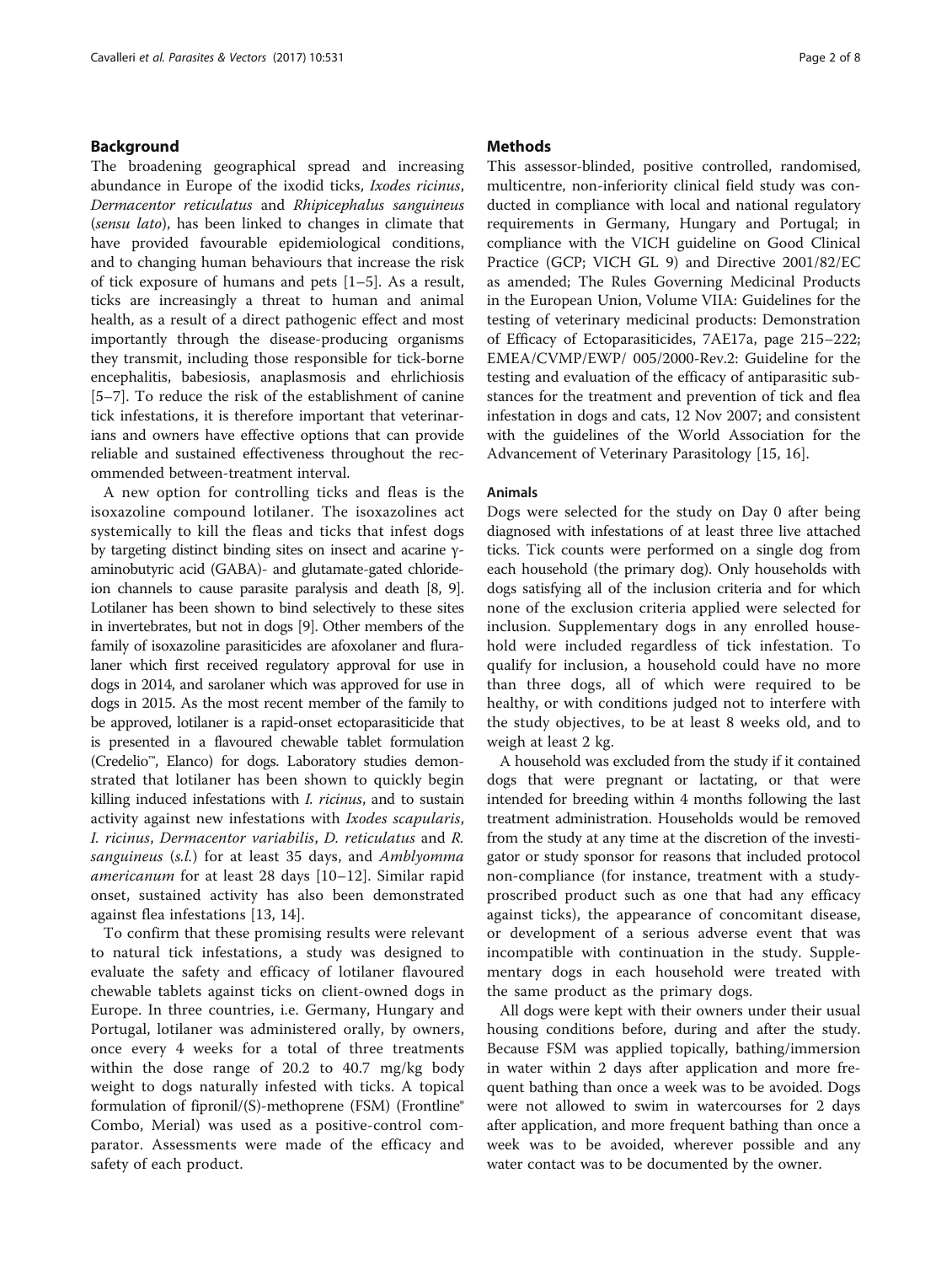## Randomisation and treatment

Within each clinic, dogs were randomised by household to the treatment groups in the sequence of inclusion designated by the randomization plan, using a block design and a 2:1 ratio (lotilaner:FSM), with a total enrolment target of 180 primary dogs. The first household dog presenting with an infestation of at least three ticks was the primary dog on which all tick counts would be used for efficacy calculations. All dogs, including supplementary household dogs, were observed for safety assessment.

All dogs from any household were randomised to the same treatment group:

- Group 1 households were dispensed lotilaner flavoured chewable tablets (Credelio, Elanco), available in five tablet sizes (56.25 mg, 112.5 mg, 225 mg, 450 mg and 900 mg lotilaner), to be administered on the basis of each household dog's body weight to achieve a dose rate between a minimum of 20.2 to a maximum of 40.7 mg/kg, in compliance with the dosing table for the commercial product. At the initial visit and at the second and third visits, the dispenser in each clinic provided the appropriate number of tablets for each household dog to be treated on a single occasion on each of Days 0, 28  $(\pm 2)$ , and 56  $(\pm 2)$ . Owners were instructed to feed their dogs within 30 min prior to treatment;
- Group 2 households were dispensed a formulation of fipronil 10%/(S)-methoprene 0.9% (Frontline Combo, Merial), available in four sizes (0.67 ml, 1.34 ml, 2.68 ml or 4.02 ml), for at-home application on each of Days 0, 28  $(\pm 2)$ , and 56  $(\pm 2)$ . Owners were instructed to apply the product according to label.

#### Study assessments

Physical examinations and body weight measurements were completed on each primary dog at each visit, and on supplementary dogs on Days 0, and  $\pm$  2 days on each of Days 28, 56 and 84. Blood and urine samples were collected from all dogs for clinical pathology evaluations on Days 0 and 84 (or earlier for dogs prematurely exiting the study).

For primary dogs, tick counts and removal by the blinded clinic staff, trained in study protocol procedures, were completed on Day 7 ( $\pm$  1), and  $\pm$  2 days on each of Days 14, 21, 28, 42, 56, 70 and 84. Attached live and dead ticks were placed in separate vials for later differentiation. The efficacy of each product was evaluated based on live, attached tick counts at each time point. To generate an indication of environmental tick pressure during the study, the numbers of dogs and cats diagnosed as treated for tick infestations at study clinics was recorded.

The three study populations for assessments were: the safety population, consisting of all dogs, primary and supplementary, that were randomised to a treatment group and that received at least one dose of either study product; the intent-to-treat (ITT) population consisting of all primary dogs in each treatment group; and the perprotocol (PP) population, consisting of all primary dogs without major protocol violations. The analyses of efficacy were conducted on both ITT and PP populations. For sex, age, body weight, breed, husbandry, animal spends time indoor/outdoor, country, summary statistics and/or frequencies were calculated and the two groups were compared with a non-parametric test (Kruskal-Wallis, Mann-Whitney, or Fisher's exact test, depending on the parameter). Safety was assessed according to any observations by an owner or study staff of adverse events, to changes in body weight, and to laboratory results of urinalysis, haematology and serum chemistry.

The efficacy of each treatment was assessed by comparing mean baseline tick counts on Day 0 with those from visits after the first treatment administration and by comparing the overall reduction in mean tick counts over the entire treatment period. Efficacy was determined on the basis of the percent reduction in counts from pre- to post-dosing within each treatment group. Percent efficacy at each counting time point after dosing was calculated as follows:

Percent efficacy =  $100 (M0 - MD)/(M0)$ 

where M0 is the mean tick count on Day 0 and MD is the mean tick count on actual day; tick counts are based on live attached ticks.

Calculations were performed using geometric and arithmetic means. Calculation of geometric means involved taking the logarithm of the tick count of each dog. If any of the counts were equal to zero, a one was added to the count for every animal in the group and then subtracted from the resultant mean prior to calculating percent efficacy. Statistical analysis was completed for: tick counts for live attached ticks; reduction of tick counts versus baseline for live attached ticks; cure rates (percentage of dogs with zero tick counts) for live attached ticks.

Treatment groups were compared by analysis of (co) variance (AN(C)OVA) methods if the assumption of normal distribution was satisfied on original scale or after possible log-transformation. In the ANCOVA, the number of dogs per household was used as a covariate. Non-inferiority was claimed if the lower limit of the two-sided 95% confidence interval (CI) for the ratio of tick counts for lotilaner, divided by the same value for FSM, provided 97.5% confidence that tick counts from lotilaner treatment were not higher than those from FSM treatment, up to a non-inferiority margin of 15%. Superiority was claimed if the 95% CI lay completely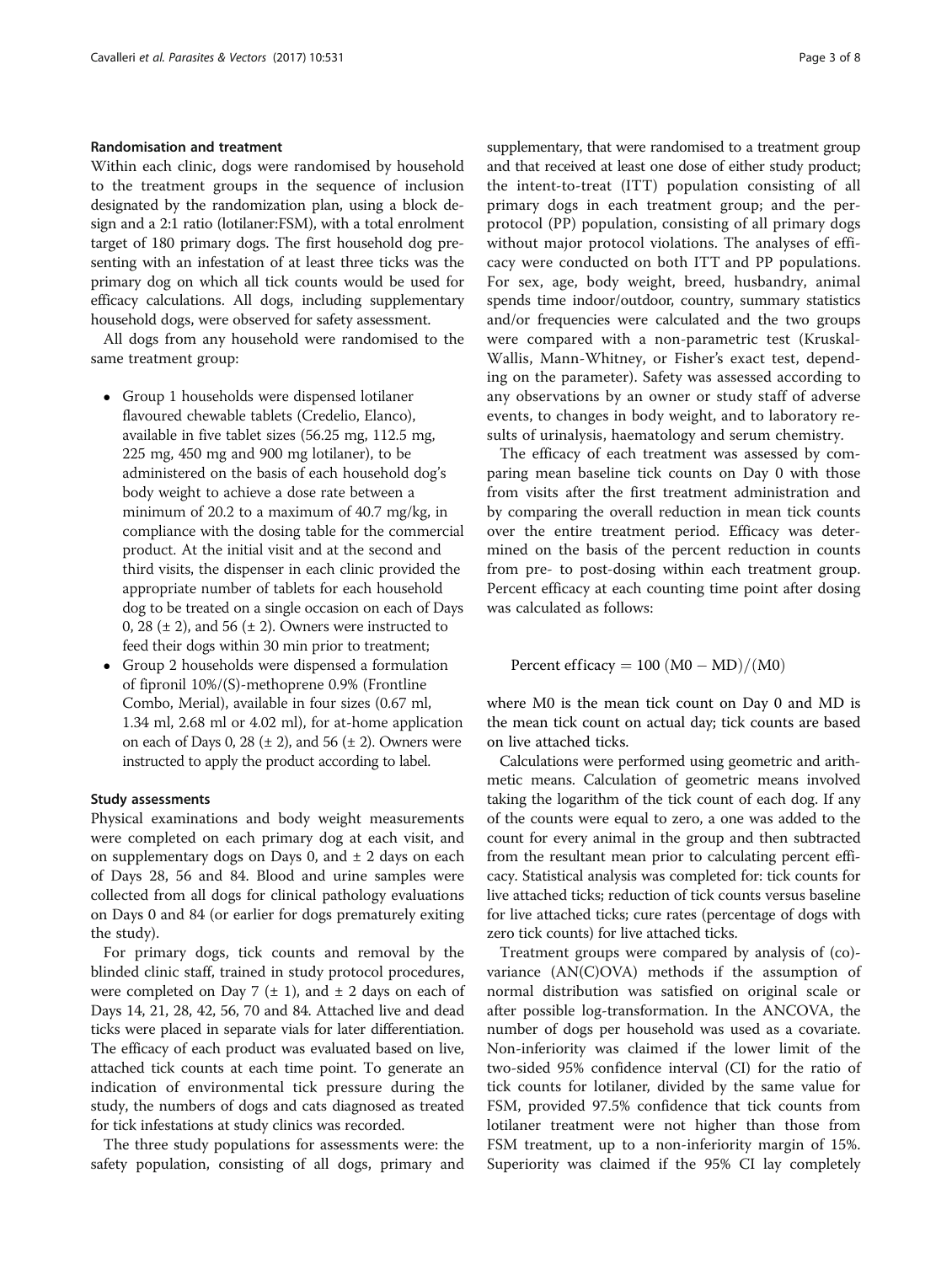within the interval (0, 1), providing 97.5% confidence that tick counts from lotilaner treatment were lower than those from FSM treatment. If the assumption of normal distribution was not satisfied, Mann-Whitney U tests were performed. The numbers of AEs by clinical sign were compared between treatment groups using Fisher's exact test. All calculations were carried out using the software SAS®, Version 9.2.2.

## **Translations**

Spanish translation of the article is available in Additional file [1](#page-6-0). French translation of the Abstract is available in Additional file [2](#page-6-0).

## Results

## Dogs and efficacy against ticks

One hundred and ninety five primary dogs (households) were enrolled into the study, 127 in the lotilaner group and 68 in the FSM group, at seven clinics in Germany, six clinics in Hungary, and six clinics in Portugal. The first enrolment was on April 14, 2014, and the final follow up was on August 21, 2014. Owners reported administering treatments per schedule, and all treatments were successfully administered by owners. Across the safety population the administered lotilaner dose rate ranged from 20.2 to 40.7 mg/kg. There were no owner reports that resulted in exclusion of a dog because of a protocol violation due to water exposure or bathing. None of the dogs was completely excluded from the statistical analysis: three primary dogs in each group were partially excluded from the PP analysis because of a delayed Day 84 visit; eleven dogs (six primary, five supplementary) did not complete the study on the schedule completion day (day  $84 \pm 2$ ). Of the non-completing primary dogs, one dog in the lotilaner group and two FSM-group dogs were withdrawn because of owner noncompliance with the protocol; and two and one dogs in the lotilaner and FSM groups, respectively, were withdrawn because of serious adverse events (AEs), detailed in the Safety section.

Groups were homogeneous for age, weight and sex distribution, and there were no statistically significant baseline differences between treatment groups in any demographic variable (Table 1). Forty-eight different breeds were included in the study, of which the most frequently enrolled were Labrador retriever  $(n = 12)$ , German shepherd ( $n = 9$ ), and Golden retriever ( $n = 8$ ). Tick species infesting dogs in each group were balanced, with no significant difference between groups. Throughout the study, in each country the number of non-study dogs that were treated for tick infestations at enrolling clinics verified the presence of a tick challenge throughout the study period (Fig. 1). Similar observations at

|                         |                 | Lotilaner<br>$(n = 127)$ | Fipronil/(S)-<br>methoprene<br>$(n = 68)$ |
|-------------------------|-----------------|--------------------------|-------------------------------------------|
| Age (years)             | Mean $\pm$ SD   | $4.6 \pm 3.5$            | $5.1 \pm 4.0$                             |
|                         | Range           | $0.2 - 14.0$             | $0.3 - 16.0$                              |
| Weight (kg)             | Mean $\pm$ SD   | $22.1 \pm 13.8$          | $20.4 \pm 13.6$                           |
|                         | Range           | $24 - 62.0$              | $2.2 - 73.9$                              |
| Sex                     | Female          | 47 (37.0%)               | 27 (39.7%)                                |
|                         | Male            | 80 (63.0%)               | 41 (60.3%)                                |
| Location                | Countryside     | 83 (65.4%)               | 48 (70.6%)                                |
|                         | Urban           | 44 (34.6%)               | 20 (29.4%)                                |
| Primary dog spends time | Mostly indoors  | 41 (32.3%)               | 26 (38.2%)                                |
|                         | Mostly outdoors | 86 (67.7%)               | 42 (61.8%)                                |

Abbreviation: SD standard deviation

study clinics of treatments of cats for tick infestations were made in each country throughout the study period.

In study dogs, the most commonly identified tick species were I. ricinus, R. sanguineus (s.l.) and D. reticulatus, with Ixodes hexagonus also found on 12 study dogs (Table [2](#page-4-0)). In Germany, the most commonly isolated species was I. ricinus, with occasional identification of I. hexagonus and D. reticulatus. There was identification of just one R. sanguineus (s.l.) from one dog in Germany. In Hungary, both *I. ricinus* and *D reticulatus* were commonly identified, R. sanguineus (s.l.) ticks were collected from three dogs and there was a single identification of Haemaphysalis concinna. In Portugal where tick counts on each dog were much greater than in the other countries, the dominant tick species was R. sanguineus (s.l.). In this country, other species were found on only two dogs, one with one male and one female D. reticulatus, and one with 20 I. hexagonus females. Despite treatment with FSM, this dog remained infested with *I. hexagonus* at different points through Day 84, when two live nymphs were recovered.





Table 1 Demographics of enrolled dogs (efficacy population)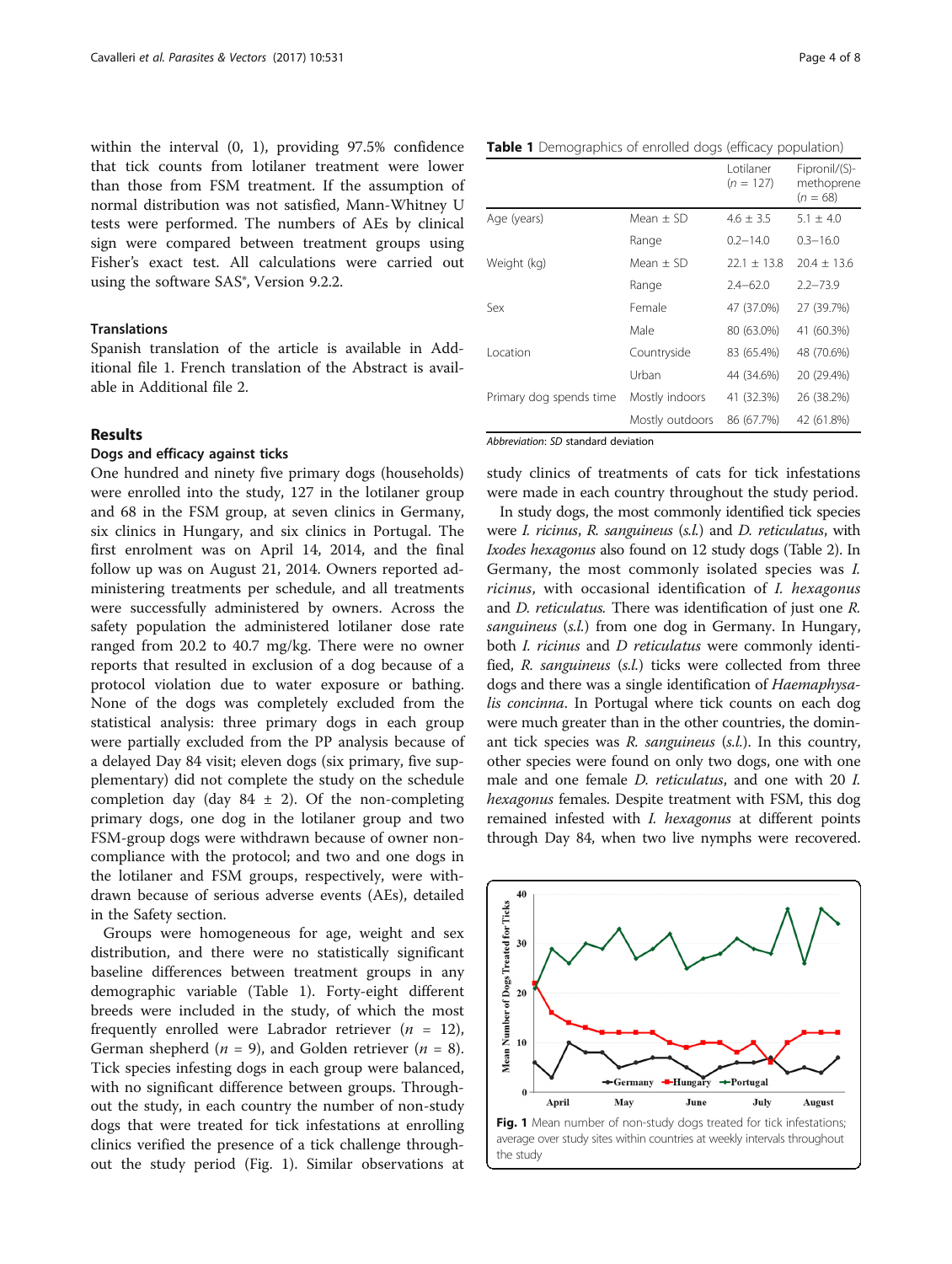|                          | Lotilaner ( $n = 127$ ) |                  | Fipronil/(S)-methoprene ( $n = 68$ ) |                  |  |
|--------------------------|-------------------------|------------------|--------------------------------------|------------------|--|
|                          | % infested              | Total live ticks | % infested                           | Total live ticks |  |
| Ixodes ricinus           | 64.6                    | 294              | 60.3                                 | 136              |  |
| Rhipicephalus sanguineus | 36.2                    | 1147             | 33.8                                 | 216              |  |
| Dermacentor reticulatus  | 27.6                    | 85               | 32.4                                 | 58               |  |
| Ixodes hexagonus         | 7.9                     | 14               | 2.9                                  | 23               |  |
| Ixodes spp.              | 0.8                     |                  | 1.4                                  |                  |  |
| Haemaphysalis concinna   | 0.8                     |                  | 0                                    |                  |  |

<span id="page-4-0"></span>Table 2 Percent of study dogs infested with different tick species at baseline

All ten lotilaner-treated study dogs presenting on Day 0 with at least one *I. hexagonus* (all in Germany) were free of this species at all subsequent assessments.

There was no statistically significant difference between the ITT and PP population, and only the PP population efficacy results are presented here. Baseline geometric mean tick counts in the lotilaner and fipronil groups were 6.06 and 5.01, respectively (Table 3). At the first posttreatment assessment (Day 7) the geometric mean tick count in lotilaner-treated dogs (0.07) was significantly lower ( $t_{(190)}$  = 2.37, P = 0.0190) than that of the FSMtreated dogs (0.17), and remained lower on all but one of the counts through the final assessment on Day 84. Other points at which mean lotilaner-group counts were significantly lower than FSM-group counts were Days 42  $(t_{(186)} = 2.46, P = 0.0148), 70 (t_{(184)} = 2.04, P = 0.0425),$ and 84 ( $t_{(178)} = 2.33$ ,  $P = 0.0209$ ). In the lotilaner group, efficacy based on geometric means remained greater than 98% (based on arithmetic means at least 95%) throughout the study, while in the FSM group efficacy remained at greater than 96% (for arithmetic means greater than 93%) (Table [4](#page-5-0)). More than 95% of lotilaner-treated dogs were free of live attached ticks from the first assessment (Day 7) to Day 63, and on Days 70 and 84 all dogs in this group were completely free of live ticks (Fig. [2\)](#page-5-0). Investigation of efficacy against the different infesting tick species in study dogs did not reveal any clinically relevant departures from the overall tick efficacy results for either product.

In the lotilaner group, the average percent reduction in live attached tick counts over all post-enrolment visits was 99.3% (geometric mean) and 98.6% (arithmetic mean), and for the FSM group 98.3 and 97.4%. It was shown (with a 97.5% confidence limit) that tick counts in the lotilaner group were not higher than tick counts in the FSM group, up to a non-inferiority margin of 15%. In addition to demonstrating non-inferiority, these results also show superiority of lotilaner over FSM  $(t_{(190)} = 2.23, P = 0.0268).$ 

Two dogs that were randomized to the lotilaner group had pre-treatment burdens of more than 200 R. sanguineus (s.l.). One of these dogs was free of live attached ticks at the first post-treatment visit (Day 7) and remained so thereafter, and the other remained free of live attached ticks following administration of the second treatment. In the FSM group, the highest baseline tick count was 64 (R. sanguineus (s.l.), and occasional findings on this dog of low numbers of this species continued throughout the study.

#### Safety

Including supplementary dogs in each household, the safety population comprised 192 dogs treated with lotilaner and 94 with FSM. Both study treatments were well tolerated. The most commonly reported AEs were digestive tract disorders (diarrhea, emesis, gastric dilation) which occurred in 3.6% and 1.1% of lotilaner- and FSM-group dogs respectively (Table [5\)](#page-5-0). There were no between-group

Table 3 Mean live attached tick counts on each treatment group (per protocol population)

|                                      | Day of study  |                   |            |            |            |                   |            |                   |                   |
|--------------------------------------|---------------|-------------------|------------|------------|------------|-------------------|------------|-------------------|-------------------|
|                                      |               |                   | 14         | 21         | 28         | 42                | 56         | 70                | 84                |
| Lotilaner ( $n = 127$ )              |               |                   |            |            |            |                   |            |                   |                   |
| Geometric mean                       | 6.06          | 0.07 <sup>a</sup> | 0.07       | 0.10       | 0.06       | 0.02 <sup>b</sup> | 0.05       | 0.00 <sup>c</sup> | 0.00 <sup>d</sup> |
| Arithmetic mean (SD)                 | 11.61 (28.76) | 0.15(0.94)        | 0.15(0.76) | 0.58(5.27) | 0.15(0.82) | 0.04(0.30)        | 0.28(2.78) | 0.00(0.00)        | 0.00(0.00)        |
| Fipronil/(S)-methoprene ( $n = 68$ ) |               |                   |            |            |            |                   |            |                   |                   |
| Geometric mean                       | 5.01          | 0.17 <sup>a</sup> | 0.11       | 0.13       | 0.09       | $0.11^{b}$        | 0.04       | 0.02 <sup>c</sup> | 0.03 <sup>d</sup> |
| Arithmetic mean (SD)                 | 6.31(8.06)    | 0.40(1.47)        | 0.19(0.63) | 0.22(0.65) | 0.18(0.89) | 0.20(0.68)        | 0.06(0.30) | 0.03(0.17)        | 0.05(0.28)        |

Abbreviation: SD standard deviation

Numbers within columns with the same superscript are significantly different:  ${}^3t_{(190)} = 2.37$ ,  $P = 0.0190$ ;  ${}^{\text{b}}t_{(186)} = 2.46$ ,  $P = 0.0148$ ;  ${}^{\text{c}}t_{(184)} = 2.04$ ,  $P = 0.0425$ ;  ${}^4t_{(186)} = 2.37$ ,  $P = 0.0190$ ;  ${}^$  $t_{(178)} = 2.33, P = 0.0209$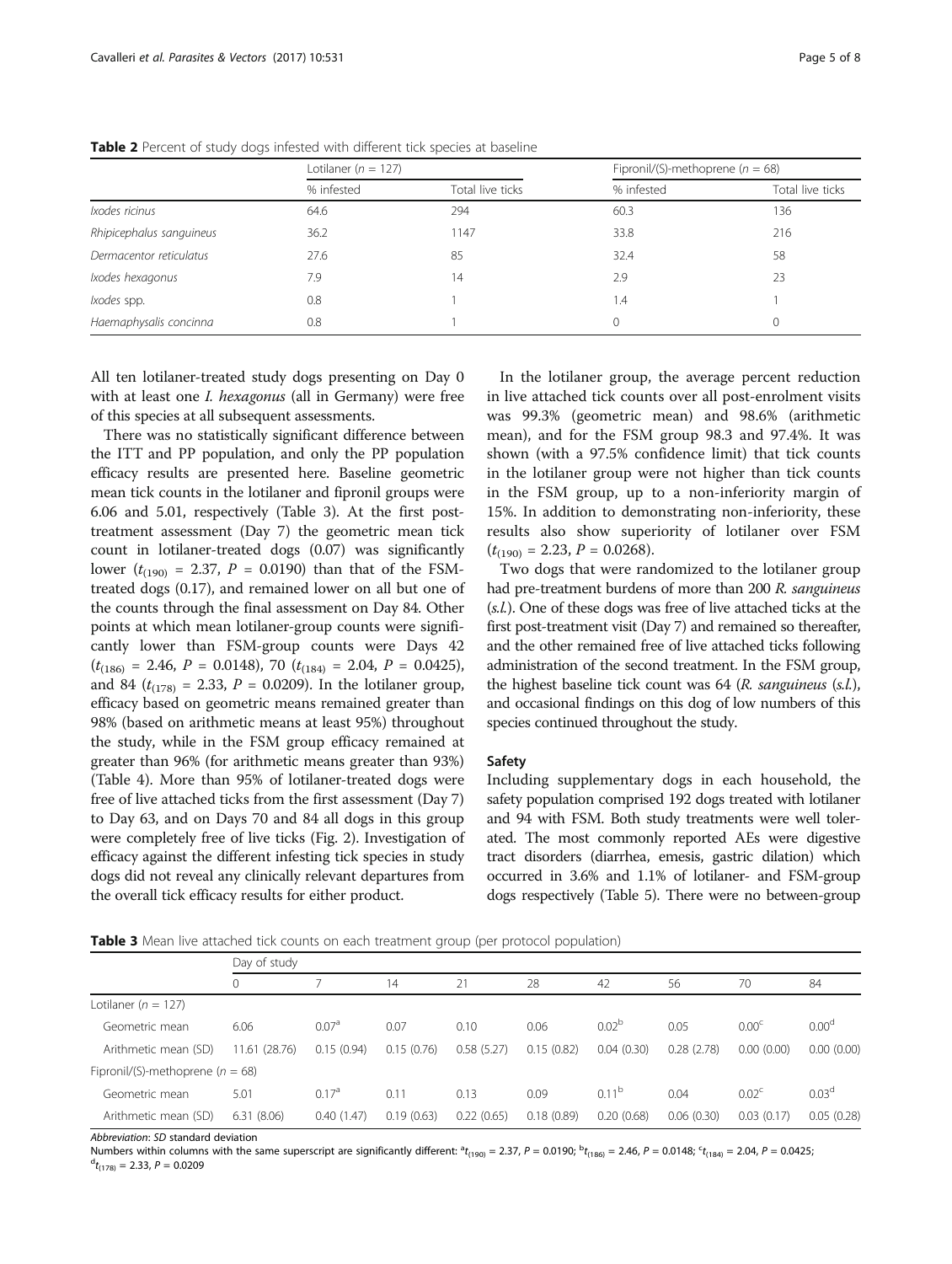<span id="page-5-0"></span>Table 4 Percent effectiveness of lotilaner and fipronil/(S)methoprene (per protocol population)

|                                                                              | Day of study |    |  |  |          |      |      |       |
|------------------------------------------------------------------------------|--------------|----|--|--|----------|------|------|-------|
|                                                                              |              | 14 |  |  | 21 28 42 | -56  | 70   | 84    |
| Lotilaner ( $n = 127$ )                                                      |              |    |  |  |          |      |      |       |
| Geometric mean 98.9 <sup>a</sup> 98.9 98.4 98.9 99.6 <sup>b</sup> 99.2 100.0 |              |    |  |  |          |      |      | 1000  |
| Arithmetic mean 98.7 98.7 95.0 98.7 99.7                                     |              |    |  |  |          | 976  | 1000 | 100 O |
| Fipronil/(S)-methoprene ( $n = 68$ )                                         |              |    |  |  |          |      |      |       |
| Geometric mean 96.6 <sup>a</sup> 97.8 97.3 98.3 97.9 <sup>b</sup> 99.2 99.6  |              |    |  |  |          |      |      | 994   |
| Arithmetic mean 93.7 96.9 96.5 97.2 96.9                                     |              |    |  |  |          | 99 N | 995  | 99.2  |
| Numbers within columns with the same superscript are significantly           |              |    |  |  |          |      |      |       |

different:<sup>a</sup>t<sub>(190)</sub> = 3.14, P = 0.0020; <sup>b</sup>t<sub>(186)</sub> = 2.39, P = 0.0180

statistical differences in any of these signs. One dog in the lotilaner group, a 14-year-old female long haired Dachshund had a history at enrolment of a suspected (chronic) nephritis based on the Day 0 testing (azotaemia). On Day 20, the dog presented with polydipsia and polyuria but received no concomitant treatment except a change to a specialized kidney diet. From Day 28 no polydipsia/polyuria was observed, but additional bloodwork revealed an increase in serum creatinine. This was recorded as another AE (abnormal test result - azotaemia) on Day 30 due to worsening compared to Day 0. At study end, the azotaemia had neither worsened significantly nor resolved, while serum phosphate and potassium levels had increased significantly, leading to documentation of two further AEs. There were no statistically significant differences between the two treatment groups for any of the reported clinical signs of AEs or serious AEs.

There were four serious AEs observed in study dogs, none of which were attributed to treatment. In the lotilaner group, two primary dogs were affected, one of which presented with a cauda equina syndrome on Day 5 and was euthanised at the owner's request; the other died after being involved in a car accident. A supplementary lotilaner-group dog with a pre-study dilative cardiomyopathy was found



Table 5 Adverse events observed in at least 1% of dogs in either group

|                      | Lotilaner<br>$(n = 192)$ | Fipronil/(S)-<br>methoprene<br>$(n = 94)$ | Comparison<br>(Fischer's exact test) |
|----------------------|--------------------------|-------------------------------------------|--------------------------------------|
| <b>Emesis</b>        | 3.1%                     | 0.0%                                      | $z = 1.73$ , $P = 0.1825$            |
| Diarrhea             | 1.0%                     | 0.0%                                      | $z = 0.99$ , $P = 0.5572$            |
| Gastric dilation     | 0.0%                     | 1.1%                                      | $z = 1.42$ , $P = 0.3287$            |
| Abnormal test result | 1.6%                     | 2.1%                                      | $z = 0.34$ , $P = 1.0000$            |

dead by the owner on Day 75. In the FSM group, a primary dog remained in the study after recovering with sequelae from surgery to correct a hind limb paresis due to a disc prolapse with onset on Day 27.

No significant difference was seen between the treatment groups for haematology or urinalysis results. Serum chemistry results showed a significant difference for cholesterol on day 84, with lower values in the FSM group  $(t<sub>(163)</sub> = 2.81, P = 0.0056)$ , but the mean value remained within the normal reference range and was not associated with any clinical signs of illness. All other measured parameters were not significantly different.

The only significant body weight difference between the two treatment groups was on Day 7 ( $t_{(189)} = 2.19$ ,  $P = 0.0301$ ) when the lotilaner group had a higher mean weight than the FSM group (corrected for baseline body weight). The mean body weight of each treatment group did not change notably during the study period but increased slightly from day 0 to day 84 in both groups.

Multivalent and monovalent rabies vaccinations and concomitant medications were administered to lotilanergroup dogs with no associated adverse events. Reported concomitant systemic medications were amoxicillin, benzylprocaine penicillin/dihydrostreptomycin, benazepril hydrochloride, domperidone, furosemide, imepitoin, meloxicam, milbemycin oxime, pimobendan, praziquantel, praziquantel/ pyrantel pamoate/febantel, robenacoxib, and spironolactone.

## **Discussion**

The frequency of tick infestations in this study substantiates the ongoing risk of tick challenge throughout a range of European climates, and emphasizes the need for effective tick treatment and prevention measures. That there was a sustained tick challenge to enrolled dogs is supported by the presentation of non-study tick-infested dogs to participating clinics throughout the study, and to the persistence of tick numbers on treated dogs. Additionally, most dogs were classified as outdoor dogs from rural environments, situations in which dogs are likely to be exposed to tick challenge.

The dominant species that were identified in this study, i.e. I. ricinus, R. sanguineus (s.l.) and D. reticulatus, are consistent with other reports, although there is no support for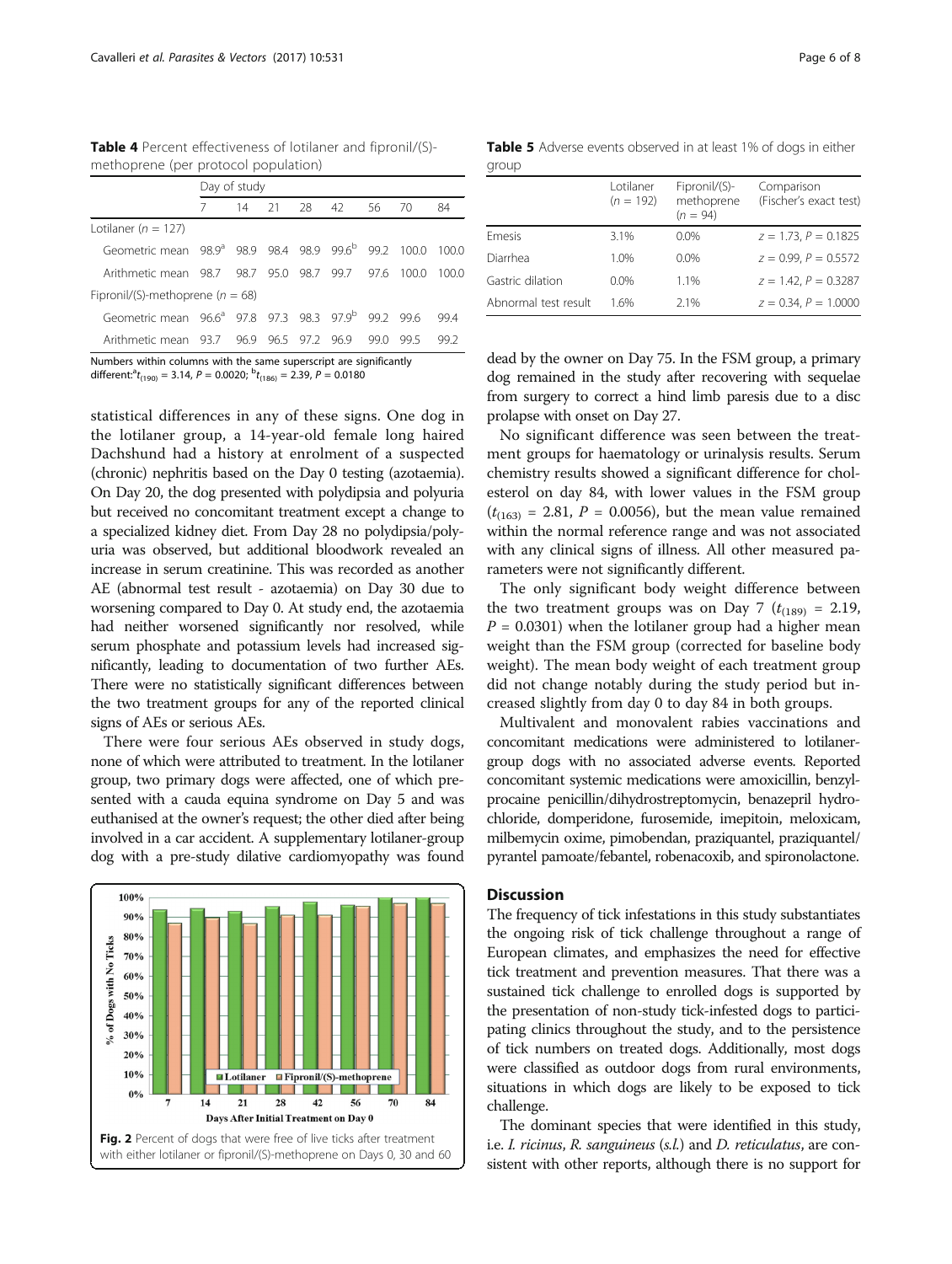<span id="page-6-0"></span>the suggestion of the northward migration of R. sanguineus (s.l.) beyond Mediterranean areas [\[17](#page-7-0)–[19\]](#page-7-0). There were well defined regional differences in the challenge, with Ixodes, predominantly *I. ricinus* but also *I. hexagonus*, the most commonly observed tick species in Germany, a balance of I. ricinus and D. reticulatus in Hungary, and R. sanguineus was dominant in Portugal. The total tick counts on dogs in Portugal due to R. sanguineus (s.l.) infestations were far greater in number than those that occurred with other species in Germany and Hungary.

The fact that all dogs were successfully treated by their owners, with no compliance concerns indicates that the lotilaner flavoured chewable tablet formulation is readily accepted by dogs. This conclusion is supported by another European field study in which lotilaner was found to be palatable for dogs, and a field study in the United States when there was no practical difference shown between lotilaner and afoxalaner in voluntary acceptance of owner-offered treatments [[20](#page-7-0), [21](#page-7-0)].

Regardless of the country, region or infesting tick species or size of tick burden, lotilaner provided high and sustained efficacy throughout the 84-day study. At study-end all lotilaner-treated dogs were completely free of live ticks, and geometric mean tick counts were significantly lower than those of the FSM group overall and on Days 7, 42 and 70. Lotilaner's sustained high efficacy against natural tick infestations confirms studies with induced infestations in which efficacy against the three dominant European tick species was shown to be at least 95% through 35 days after treatment [\[11\]](#page-7-0). Lotilaner was well tolerated across breeds and environments, and was safely administered with a range of common medications and vaccines. These results are consistent with a parallel field study in Europe assessing lotilaner efficacy against fleas [\[20](#page-7-0)]. In that study 97.5% of lotilaner-treated dogs were cleared of live fleas within 4 weeks following the third of three monthly treatments, and lotilaner was significantly more effective than fipronil.

In this study, the arithmetic mean tick count reductions in the FSM group ranged from 93.7% on Day 7 to 99.5% on Day 84. These results are similar to those reported in two similar field studies in Europe comparing fipronil to other isoxazolines. In a comparison with sarolaner, the arithmetic mean percent reductions in the fipronil group ranged from 88.5 to 98.1%, with sarolaner showing significantly greater reductions in tick counts on two occasions (Days 30 and 60) [\[17](#page-7-0)]. In a comparative study with fluralaner, fipronil anti-tick efficacy based on geometric means ranged from 97.6 to 100%, with no reported significant differences between groups [[18](#page-7-0)]. The cumulative results of these studies therefore suggest that while the tick-killing activity of fipronil remains high, the isoxazolines have the potential to provide a superior level of tick control, which may be of relevance in the prevention of tick-borne pathogen transmission and in owner perception of product effectiveness.

## Conclusion

The results of this study, undertaken in a diverse range of client-owned dogs and geographical regions, demonstrate that under a wide range of field conditions in Europe, a single lotilaner treatment resulted in a 98.9% reduction in live attached tick counts by the time of the first assessment at 7 days after the first treatment. This high level of efficacy was sustained following three monthly treatments. At the end of the study, 28 days following the final treatment, all lotilaner-treated dogs were free of live ticks. The results demonstrate that lotilaner has consistent and sustained high efficacy against ticks that infest dogs under European conditions. The results also demonstrate that lotilaner, is easy for owners to administer, and is well tolerated and safe for use with a range of vaccinations and concomitant medications. The tick control provided by lotilaner was superior to that provided by a topically applied formulation of fipronil/(S)-methoprene.

## Additional files

[Additional file 1:](dx.doi.org/10.1186/s13071-017-2478-9) Spanish translation of the article. (PDF 154 kb) [Additional file 2:](dx.doi.org/10.1186/s13071-017-2478-9) French translation of the Abstract. (PDF 37 kb)

#### Abbreviations

AE: Adverse event; AN(C)OVA: Analysis of (co)variance; CI: Confidence interval; EMEA/CVMP: EMEA/CVMP/EWP European Medicines Agency/ Committee for Medicinal Products for Veterinary Use; GABA: γ-aminobutyric acid; ITT: Intent-to-treat; PP: Per protocol; SD: Standard deviation; VICH: International Cooperation on Harmonization of Technical Requirements for Registration of Veterinary Medicinal Products

#### Acknowledgements

The authors would like to thank Dr Bill Ryan of Ryan Mitchell Associates LLC for assistance with the manuscript.

#### Funding

The study was funded by Elanco.

## Availability of data and materials

The datasets supporting the conclusions of this article are included in the article. Due to commercial confidentiality of the research, data not included in the manuscript can only be made available to bona fide researchers subject to a non-disclosure agreement.

#### Authors' contributions

All authors participated in one or more of design, completion and reporting of the studies and were involved in drafting of the manuscript. All authors read and approved the final manuscript.

#### Ethics approval

The study was approved by the Novartis Animal Health Global Animal Welfare Group. Participating dog owners were required to sign an informed consent form for their dog(s) to participate in the study, after details of the study design and products under investigation had been explained.

#### Consent for publication

Not applicable.

#### Competing interests

DC, WS, MM, JD and SN are employees of Elanco Animal Health.